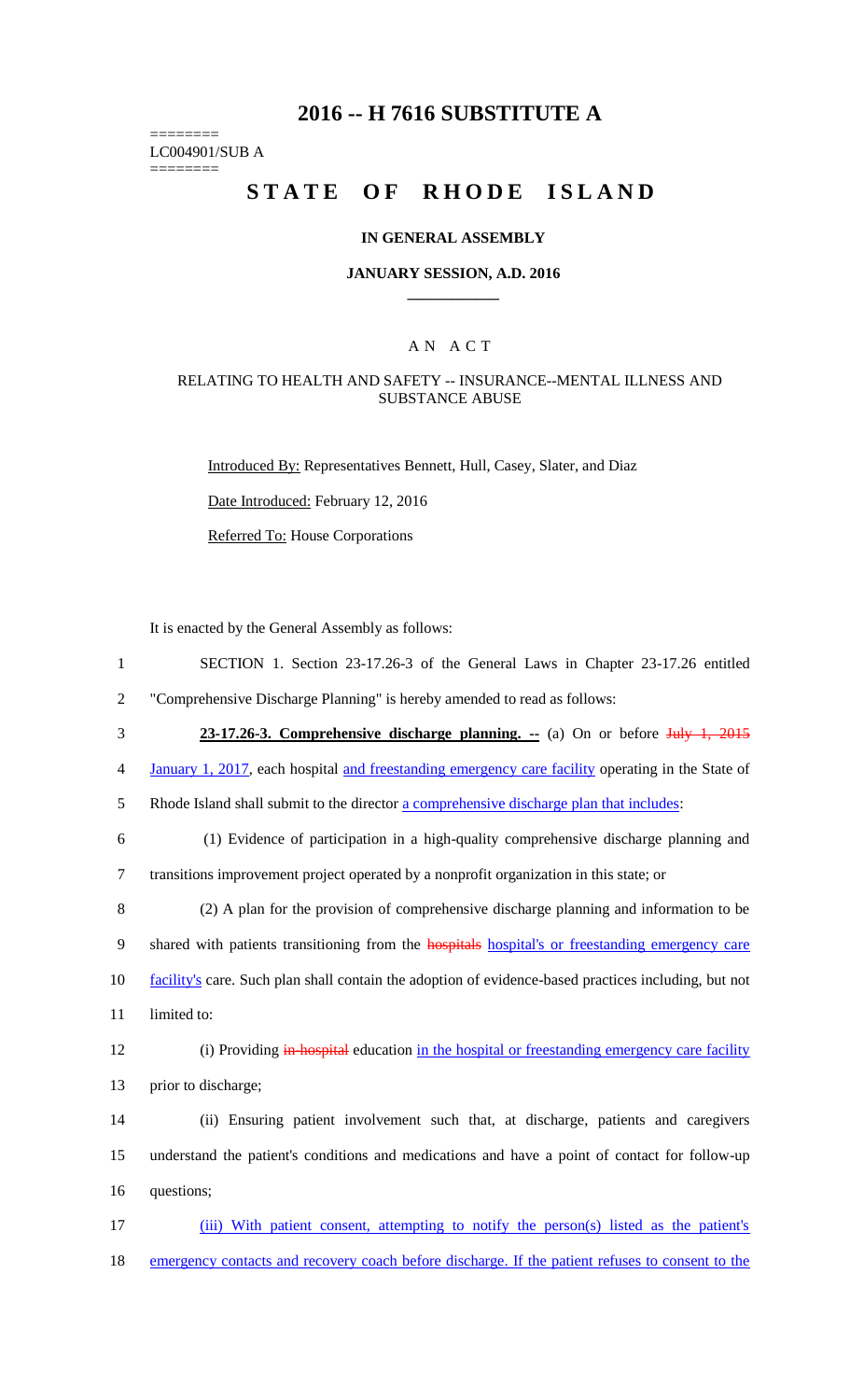1 notification of emergency contacts, such refusal shall be noted in the patient's medical record;

2 (iii)(iv) Attempting to identify patients' primary care providers and assisting with 3 scheduling post-hospital post-discharge follow-up appointments prior to patient discharge;

 $\frac{1}{2}$  (iv)(v) Expanding the transmission of the department of health's continuity of care form, 5 or successor program, to include primary care providers' receipt of information at patient 6 discharge when the primary care provider is identified by the patient; and

7  $(v)(vi)$  Coordinating and improving communication with outpatient providers.

8 (3) The discharge plan and transition process shall also be made include recovery 9 planning tools for patients with opioid and other substance use disorders substance use disorders, 10 opioid overdoses, and chronic addiction, which plan and transition process shall include the 11 elements contained in subsections (a)(1) or (a)(2) of this section, as applicable. In addition, such 12 discharge plan and transition process shall also include:

13 (i) Assistance, with patient consent, in securing at least one follow-up appointment for 14 the patient within seven (7) days of discharge, as clinically appropriate: (A) With a facility 15 licensed by the department of behavioral healthcare, developmental disabilities and hospitals to 16 provide treatment of substance use disorders; (B) With a certified recovery coach; (C) With a 17 licensed clinician with expertise in the treatment of substance use disorders; or (D) With a Rhode 18 Island licensed hospital with a designated program for the treatment of substance use disorders. 19 The patient shall be informed of said appointment prior to the patient being discharged from the 20 hospital;

21 (ii) In the absence of a scheduled follow-up appointment pursuant to subsection  $(a)(3)(i)$ , 22 every reasonable effort shall be made to contact the patient within thirty (30) days post-discharge 23 to provide the patient with a referral and other such assistance as the patient needs to obtain a 24 follow-up appointment; and

25 **(iii) That the patient receives information about the real-time availability of appropriate** 26 in-patient and out-patient services in Rhode Island.

 (i) That with patient consent, each patient presenting to a hospital or freestanding emergency care facility with indication of a substance use disorder, opioid overdose, or chronic 29 addiction shall receive a substance abuse evaluation, in accordance with the standards in subsection (a)(4)(ii) of this section, before discharge. Prior to the dissemination of the standards in subsection (a)(4)(ii) of this section, with patient consent, each patient presenting to a hospital or freestanding emergency care facility with indication of a substance use disorder, opioid overdose, or chronic addiction shall, receive a substance abuse evaluation, in accordance with best practices standards, before discharge;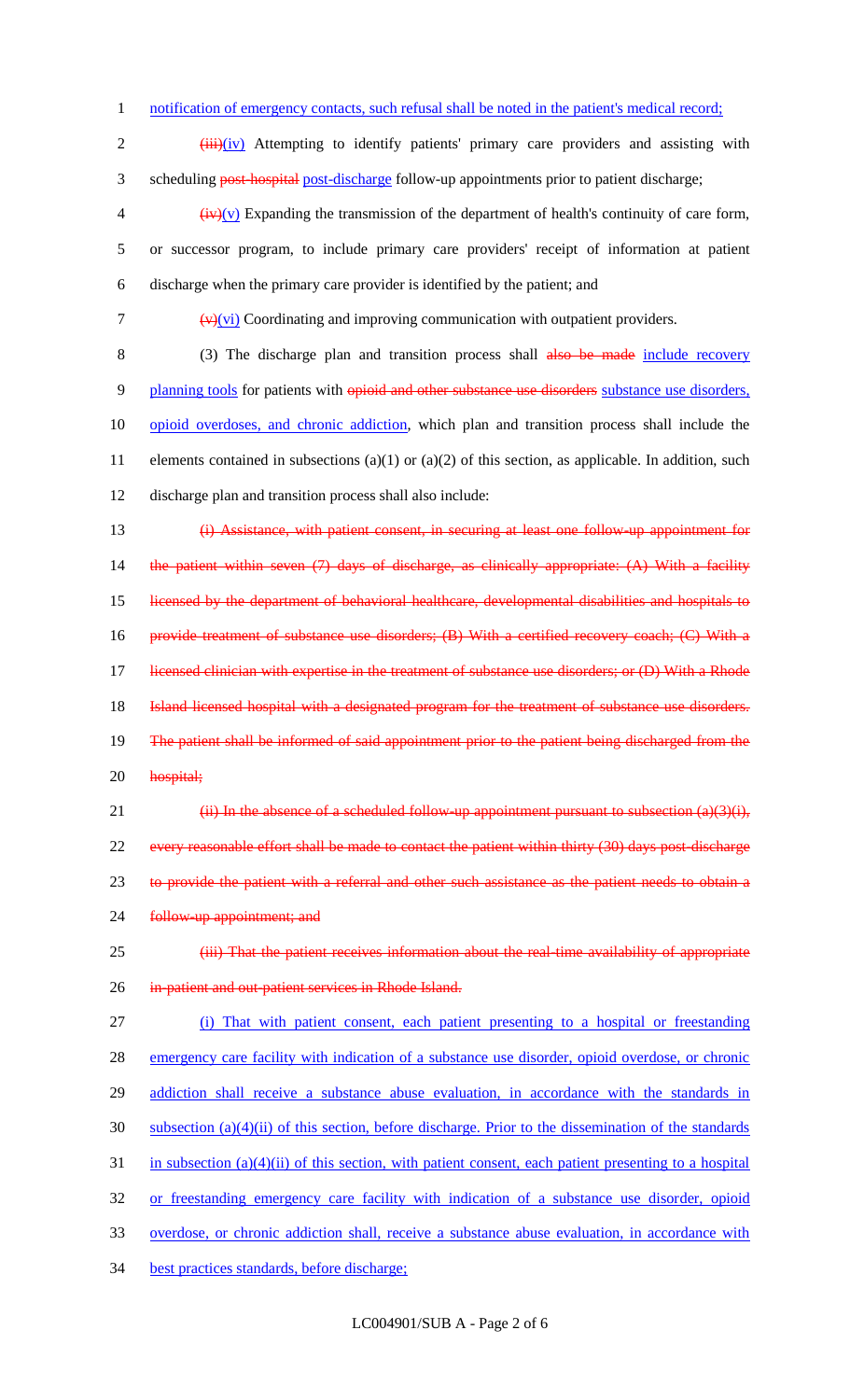| $\mathbf{1}$ | (ii) That if, after the completion of a substance abuse evaluation, in accordance with the                |
|--------------|-----------------------------------------------------------------------------------------------------------|
| 2            | standards in subsection $(a)(4)(ii)$ of this section, the clinically appropriate inpatient and outpatient |
| 3            | services for the treatment of substance use disorders, opioid overdose, or chronic addiction              |
| 4            | contained in subsection $(a)(3)(iv)$ of this section are not immediately available, the hospital or       |
| 5            | freestanding emergency care facility shall provide medically necessary and appropriate services           |
| 6            | with patient consent, until the appropriate transfer of care is completed;                                |
| 7            | (iii) That with patient consent, pursuant to 21 C.F.R. §1306.07, a physician in a hospital                |
| 8            | or freestanding emergency care facility who is not specifically registered to conduct a narcotic          |
| 9            | treatment program may administer narcotic drugs, including buprenorphine, to a person for the             |
| 10           | purpose of relieving acute opioid withdrawal symptoms when necessary while arrangements are               |
| 11           | being made for referral for treatment. Not more than one day's medication may be administered to          |
| 12           | the person or for the person's use at one time. Such emergency treatment may be carried out for           |
| 13           | not more than three (3) days and may not be renewed or extended;                                          |
| 14           | (iv) That each patient presenting to a hospital or freestanding emergency care facility                   |
| 15           | with indication of a substance use disorder, opioid overdose, or chronic addiction shall receive          |
| 16           | information, made available to the hospital or freestanding emergency care facility in accordance         |
| 17           | with subsection $(a)(4)(v)$ of this section, about the availability of clinically appropriate inpatient   |
| 18           | and outpatient services for the treatment of substance use disorders, opioid overdose, or chronic         |
| 19           | addiction, including:                                                                                     |
| 20           | (A) Detoxification;                                                                                       |
| 21           | (B) Stabilization;                                                                                        |
| 22           | (C) Medication-assisted treatment or medication-assisted maintenance services, including                  |
| 23           | methadone, buprenorphine, naltrexone or other clinically appropriate medications;                         |
| 24           | (D) Inpatient and residential treatment;                                                                  |
| 25           | (E) Licensed clinicians with expertise in the treatment of substance use disorders, opioid                |
| 26           | overdoses, and chronic addiction;                                                                         |
| 27           | (F) Certified recovery coaches; and                                                                       |
| 28           | (v) That when the real-time patient services database outlined in subsection $(a)(4)(vi)$ of              |
| 29           | this section becomes available, each patient shall receive real-time information from the hospital        |
| 30           | or freestanding emergency care facility about the availability of clinically appropriate inpatient        |
| 31           | and outpatient services.                                                                                  |
| 32           | (4) On or before November 1, 2014 January 1, 2017, the director of the department of                      |
| 33           | health, shall develop and disseminate to all hospitals, health care clinics, urgent care centers, and     |

emergency room diversion facilities a model discharge plan and transition process for patients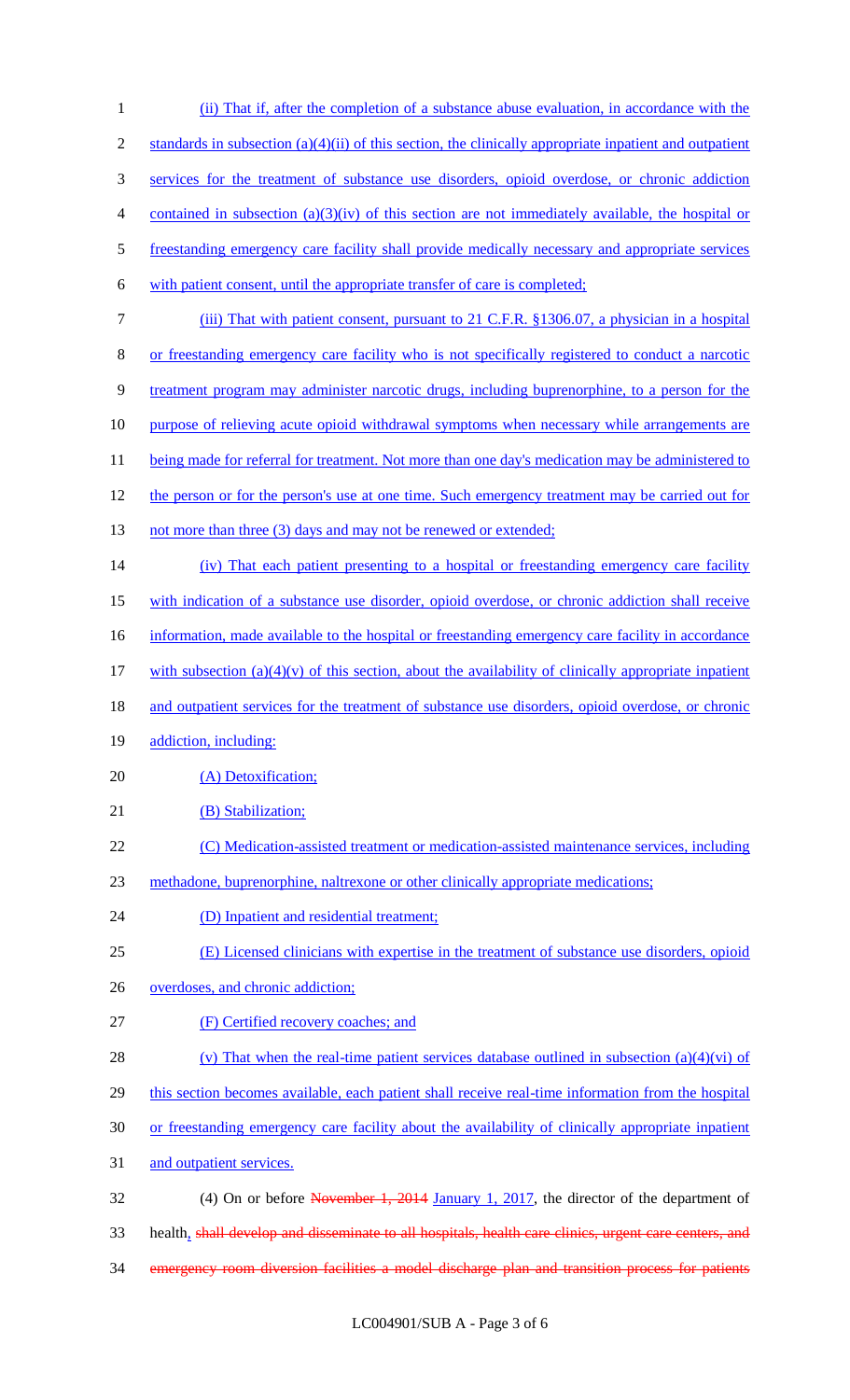1 with opioid and other substance use disorders. This model plan may be used as a guide, but may 2 be amended and modified to meet the specific needs of each hospital, health care clinic, urgent care center and emergency room diversion facility. with the director of the department of behavioral healthcare, developmental disabilities and hospitals, shall: (i) Develop and disseminate to all hospitals and freestanding emergency care facilities a regulatory standard for the early introduction of a recovery coach during the pre-admission and/or admission process for patients with substance use disorders, opioid overdose, or chronic addiction; (ii) Develop and disseminate to all hospitals and freestanding emergency care facilities substance abuse evaluation standards for patients with substance use disorders, opioid overdose, 11 or chronic addiction; (iii) Develop and disseminate to all hospitals and freestanding emergency care facilities 13 pre-admission, admission, and discharge regulatory standards, a recovery plan and voluntary 14 transition process for patients with substance use disorders, opioid overdose, or chronic addiction. Recommendations from the 2015 Rhode Island Governor's overdose prevention and intervention 16 task force strategic plan may be incorporated into the standards as a guide, but may be amended 17 and modified to meet the specific needs of each hospital and freestanding emergency care facility; (iv) Develop and disseminate best practices standards for health care clinics, urgent care 19 centers, and emergency diversion facilities regarding protocols for patient screening, transfer and 20 referral to clinically appropriate inpatient and outpatient services contained in subsection 21 (a)(3)(iv) of this section; (v) Develop regulations for patients presenting to hospitals and freestanding emergency care facilities with indication of a substance use disorder, opioid overdose, or chronic addiction to 24 ensure prompt, voluntary access to clinically appropriate inpatient and outpatient services 25 contained in subsection  $(a)(3)(iv)$  of this section; (vi) Develop a strategy to assess, create, implement and maintain a database of real-time availability of clinically appropriate inpatient and outpatient services contained in subsection  $(a)(3)(iv)$  of this section on or before January 1, 2018. SECTION 2. Section 27-38.2-1 of the General Laws in Chapter 27-38.2 entitled "Insurance Coverage for Mental Illness and Substance Abuse" is hereby amended to read as 31 follows: **27-38.2-1. Coverage for the treatment of mental health and substance use disorders.. --** (a) A group health plan and an individual or group health insurance plan shall provide coverage for the treatment of mental health and substance-use disorders under the same terms and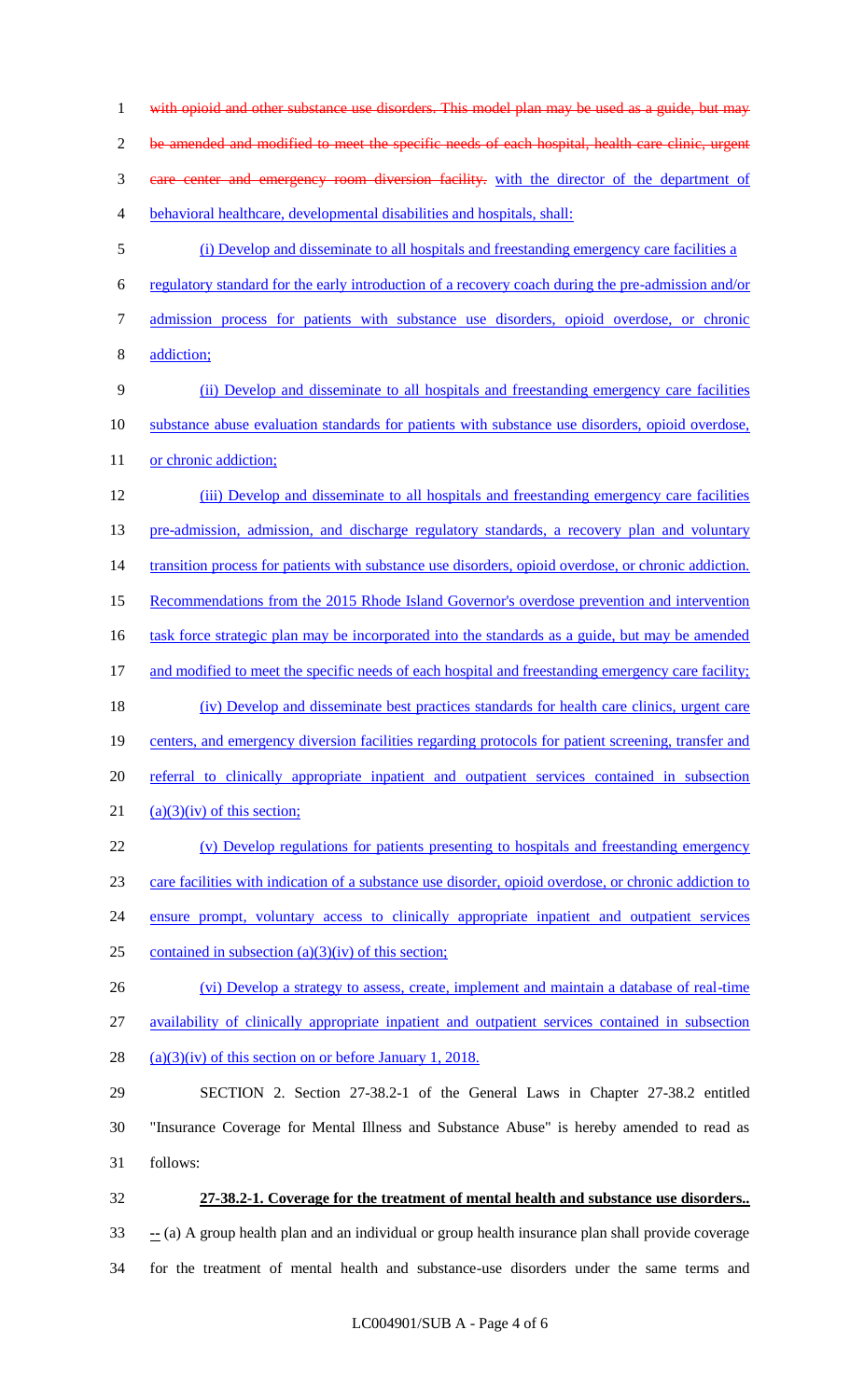conditions as that coverage is provided for other illnesses and diseases.

 (b) Coverage for the treatment of mental health and substance-use disorders shall not impose any annual or lifetime dollar limitation.

 (c) Financial requirements and quantitative treatment limitations on coverage for the treatment of mental health and substance-use disorders shall be no more restrictive than the predominant financial requirements applied to substantially all coverage for medical conditions in each treatment classification.

 (d) Coverage shall not impose non-quantitative treatment limitations for the treatment of mental health and substance-use disorders unless the processes, strategies, evidentiary standards, or other factors used in applying the non-quantitative treatment limitation, as written and in operation, are comparable to, and are applied no more stringently than, the processes, strategies, evidentiary standards, or other factors used in applying the limitation with respect to medical/surgical benefits in the classification.

 (e) The following classifications shall be used to apply the coverage requirements of this chapter: (1) Inpatient, in-network; (2) Inpatient, out-of-network; (3) Outpatient, in-network; (4) Outpatient, out-of-network; (5) Emergency care; and (6) Prescription drugs.

17 (f) Medication-assisted therapy including methadone, treatment or medication-assisted

18 maintenance services of substance use disorders, opioid overdoses, and chronic addiction,

including methadone, buprenorphine, naltrexone, or other clinically appropriate medications,

20 maintenance services, for the treatment of substance-use disorders, opioid overdoses, and chronic

21 addiction is included within the appropriate classification based on the site of the service.

 (g) Payors shall rely upon the criteria of the American Society of Addiction Medicine when developing coverage for levels of care for substance-use disorder treatment.

SECTION 3. This act shall take effect upon passage.

======== LC004901/SUB A ========